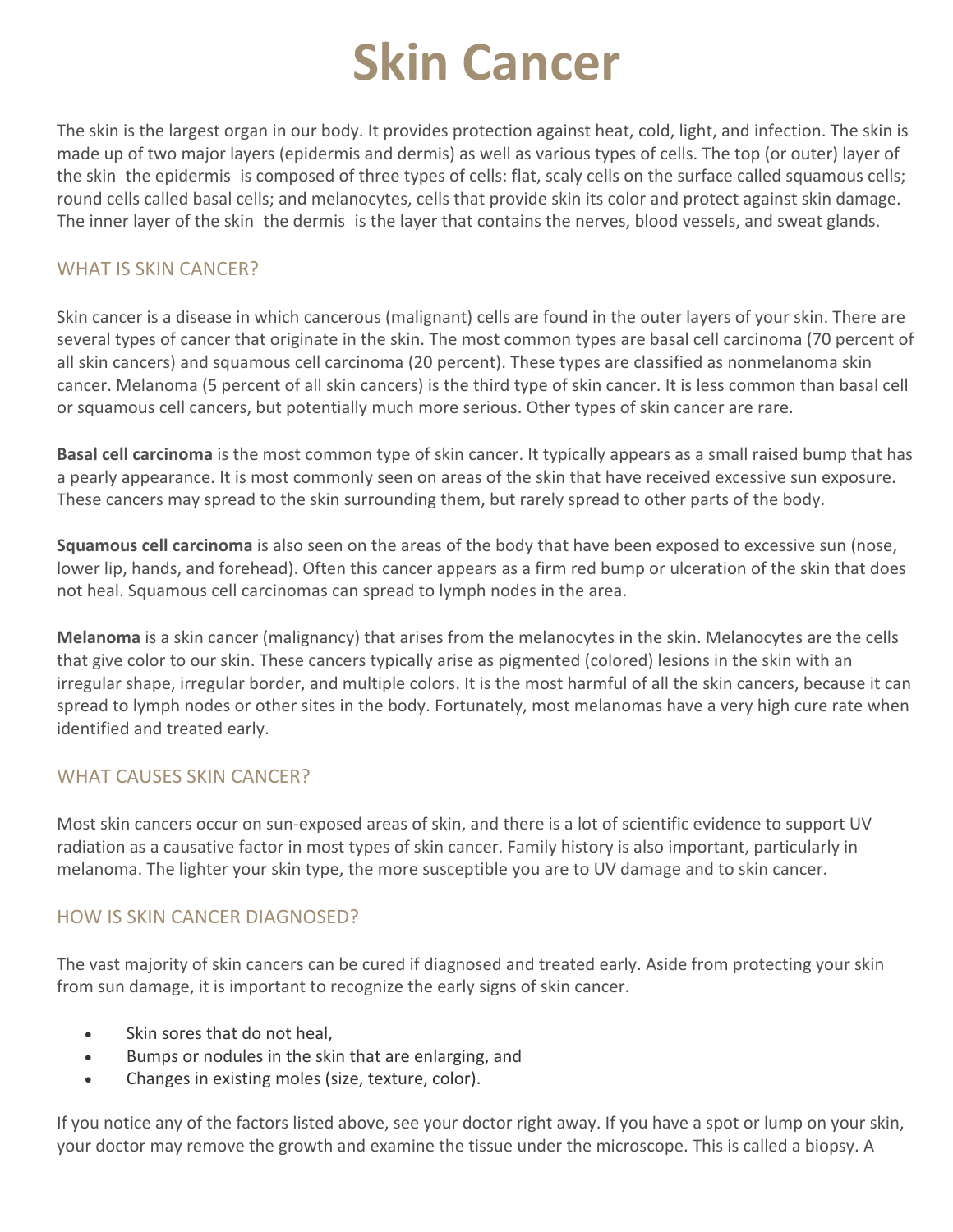biopsy can usually be done in the doctor s office and usually involves numbing the skin with a local anesthetic. Examination of the biopsy under the microscope will tell the doctor if the skin lesion is a cancer (malignancy).

## HOW IS SKIN CANCER TREATED?

There are varieties of treatments available to treat skin cancer, including surgery, radiation therapy, and chemotherapy. Treatment for skin cancer depends on the type and size of cancer, your age, and your overall health.

Surgery is the most common form of treatment. It generally consists of an office or outpatient procedure to remove the lesion and check edges to make sure all the cancer was removed. For basal cell and squamous cell carcinomas, excision is frequently done using a specific technique called Mohs surgery, which gives the best chance to include all margins, while still minimizing the size of the defect. In some cases, the site is then repaired with simple stitches. Depending on the size of the defect, your doctor may take some skin from somewhere else to cover the wound and promote healing. For melanoma treatment, your doctor might also recommend doing a biopsy of the lymph node with the highest chance of having tiny microscopic metastatic cancer cells. This is called a sentinel lymph node biopsy, and further removal of more lymph nodes might be needed if this biopsy is positive. Sometimes radiation may be used as definitive therapy or after surgery, depending on the situation. For non-melanoma skin cancers, chemotherapy is not needed as primary therapy, and its use after surgery is controversial. For melanomas, chemotherapy and medications that modulate the immune system may be used in more advanced cases.

## AM I AT RISK FOR SKIN CANCER?

People with any of the factors listed below have a higher risk of developing skin cancer and should be particularly careful about sun exposure.

- Long-term sun exposure
- Fair skin (typically blonde or red hair with freckles)
- Place of residence (increased risk in southern climates)
- Presence of moles, particularly if there are irregular edges, uneven coloring, or an increase in the size of the mole
- Family history of skin cancer, particularly melanoma
- Use of indoor tanning devices
- Severe sunburns as a child
- Nonhealing ulcers or nodules in the skin.

## HOW CAN I LOWER MY RISK OF SKIN CANCER?

The single most important thing you can do to lower your risk of skin cancer is to avoid direct sun exposure. Sunlight produces ultraviolet (UV) radiation that can directly damage the cells (DNA) of our skin. People who work outdoors are at the highest risk of developing skin cancer. The sun s rays are the most powerful between 10 am and 2 pm, so be particularly careful during those hours. If you must be out during the day, wear clothing that covers as much of your skin as possible, including a wide-brimmed hat to block the sun from your face, scalp, neck, and ears.

The use of sunscreen can provide protection against UV radiation. When selecting a sunscreen, choose one with a Sun Protection Factor (SPF) of 15 or more. For people who live in the Southern U.S., a SPF of 30 or greater should be used during summer and when prolonged exposure is anticipated. Sunscreen should be applied before